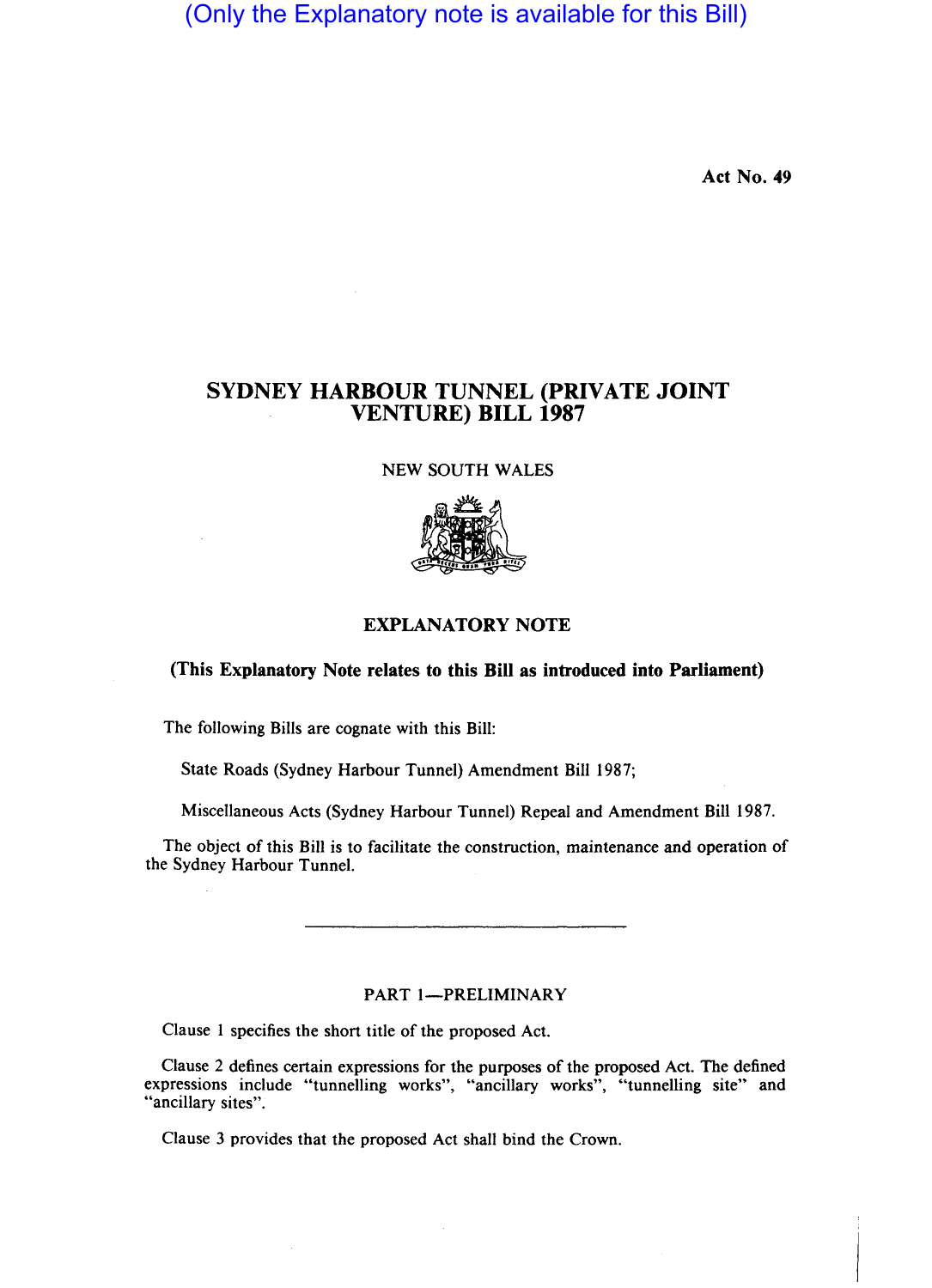# *Sydney Harbour Tunnel (Private Joint Venture) 1987*

### PART 2-CONSTRUCTION OF THE SYDNEY HARBOUR TUNNEL

Clause 4 provides that the tunnelling works and the ancillary works may only be carried out with the approval of the Commissioner for Main Roads. The clause further provides that any such approval may only be modified at the request of the person to whom it has been given.

Clause 5 authorises the Minister administering the proposed Act to enter into the Ensured Revenue Stream Agreement.

Clause 6 authorises the Commissioner for Main Roads to enter into the Net Bridge Revenue Loan Agreement and certain other agreements.

Clause 7 makes provision for the circumstances in which the Ensured Revenue Stream Agreement and the Net Bridge Revenue Loan Agreement may be terminated. The clause over-rides the effect of the Frustrated Contracts Act 1978 and other laws that provide to the contrary.

#### PART 3-APPLICATION OF LEGISLATION TO THE TUNNELLING WORKS ETC.

#### DIVISION *I-The tunnelling works and the tunnelling site*

Clause 8 provides for the application of the Environmental Planning and Assessment Act 1979 to the tunnelling works and the tunnelling site. The tunnelling works are to be deemed to be an activity within the meaning of Part V of that Act, the Commissioner for Main Roads is to be deemed to be the sole determining authority within the meaning of that Part and the Sydney Harbour Tunnel Environmental Impact Statement (which was put on public display on 19 December 1986) is to be deemed to be an environmental impact statement that complies with the requirements of that Part.

Clause 9 provides that· the Coastal Protection Act 1979 and Part XI of the Local Government Act 1919 do not apply to the tunnelling works, and that the tunnelling works may be carried out notwithstanding anything in the Royal Botanic Gardens and Domain Trust Act 1980, the Sydney Opera House Trust Act 1961, the Crown Lands Consolidation Act 1913 and the Government Railways Act 1912. The clause also provides for the application of the Maritime Services Act 1935 and the Sydney Harbour Trust Act 1900 to the tunnelling works.

#### DIVISION 2-*The ancillary works and the ancillary sites*

Clause 10 provides for the application of the Environmental Planning and Assessment Act 1979 to the ancillary works and the ancillary sites. The ancillary works are to be deemed to be an activity within the meaning of Part V of that Act and the Commissioner for Main Roads is to be deemed to be the sole determining authority within the meaning of that Part.

Clause II provides that the Coastal Protection Act 1979 and Part XI of the Local Government Act 1919 do not apply to the ancillary works. The clause also provides for the application of the Maritime Services Act 1935 and the Sydney Harbour Trust Act 1900 to the ancillary works.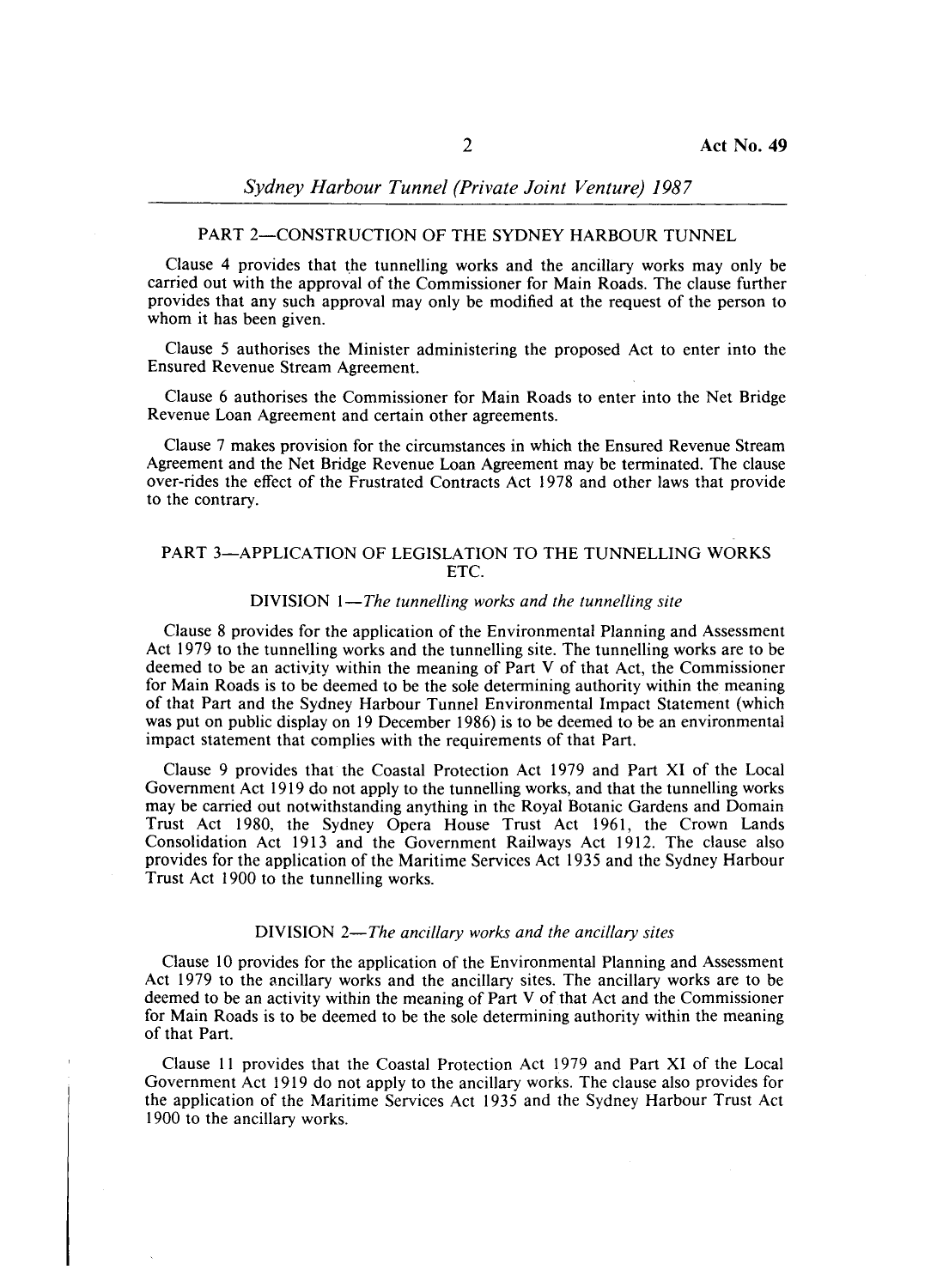#### PART 4-MISCELLANEOUS

Clause 12 provides that part of the land that comprises the tunnelling site, as at the date of assent to the proposed Act, will on that date vest in the Commissioner for Main Roads and that land that is subsequently included within the tunnelling site, as referred to in clause 18, may be vested in the Commissioner by means of a proclamation made by the Governor-in-Council. The clause provides that compensation is only to be payable in relation to land subsequently included within the tunnelling site, as referred to in clause 18.

Clause 13 provides that the land vested in the Commissioner for Main Roads by operation of clause 12 may be revested in its previous owner by means of a proclamation made by the Governor-in-Council.

Clause 14 provides that the Sydney Harbour Tunnel is not to be a public road or public street for the purposes of the State Roads Act 1986 or the Local Government Act 1919, or for the purposes of such other laws as may be prescribed by the regulations, but that the Motor Traffic Act 1909 and the General Traffic Act 1900 shall apply to the Sydney Harbour Tunnel as if it were a public street.

Clause 15 ensures the protection of the Sydney Harbour Tunnel where development is carried out in its immediate vicinity by enabling the Commissioner for Main Roads to impose conditions on the carrying out of the development.

Clause 16 enables the Minister administering the proposed Act to give directions to a council if it appears that the council has exercised, or failed to exercise, a function in a manner that is substantially and unreasonably prejudicial to the carrying out of the tunnelling works or the carrying out of the ancillary works. Such directions may only be given after consultation with the council and the Minister for Local Government, but when given are binding on the council.

Clause 17 precludes the taking of legal proceedings by any person, other than the Commissioner for Main Roads, in respect of any decision of the Commissioner under section 112 of the Environmental Planning and Assessment Act 1979 in relation to the tunnelling works or the ancillary works.

Clause 18 enables the Governor-in-Council to amend Schedule 3 (which describes land that comprises the tunnelling site) so as to include land within, and exclude land from, that site.

Clause 19 enables the Governor-in-Council to amend Schedule 4 (which describes land that comprises the ancillary sites) so as to include land within, and exclude land from, those sites.

clause 20 enables the Governor-in-Council to make regulations for the purposes of the proposed Act.

Schedule I describes the works that comprise tunnelling works.

Schedule 2 describes the works that comprise ancillary works.

Schedule 3 describes the land that comprises the tunnelling site.

Schedule 4 describes the land that comprises the ancillary sites.

Schedule 5 sets out the terms of the Ensured Revenue Stream Agreement.